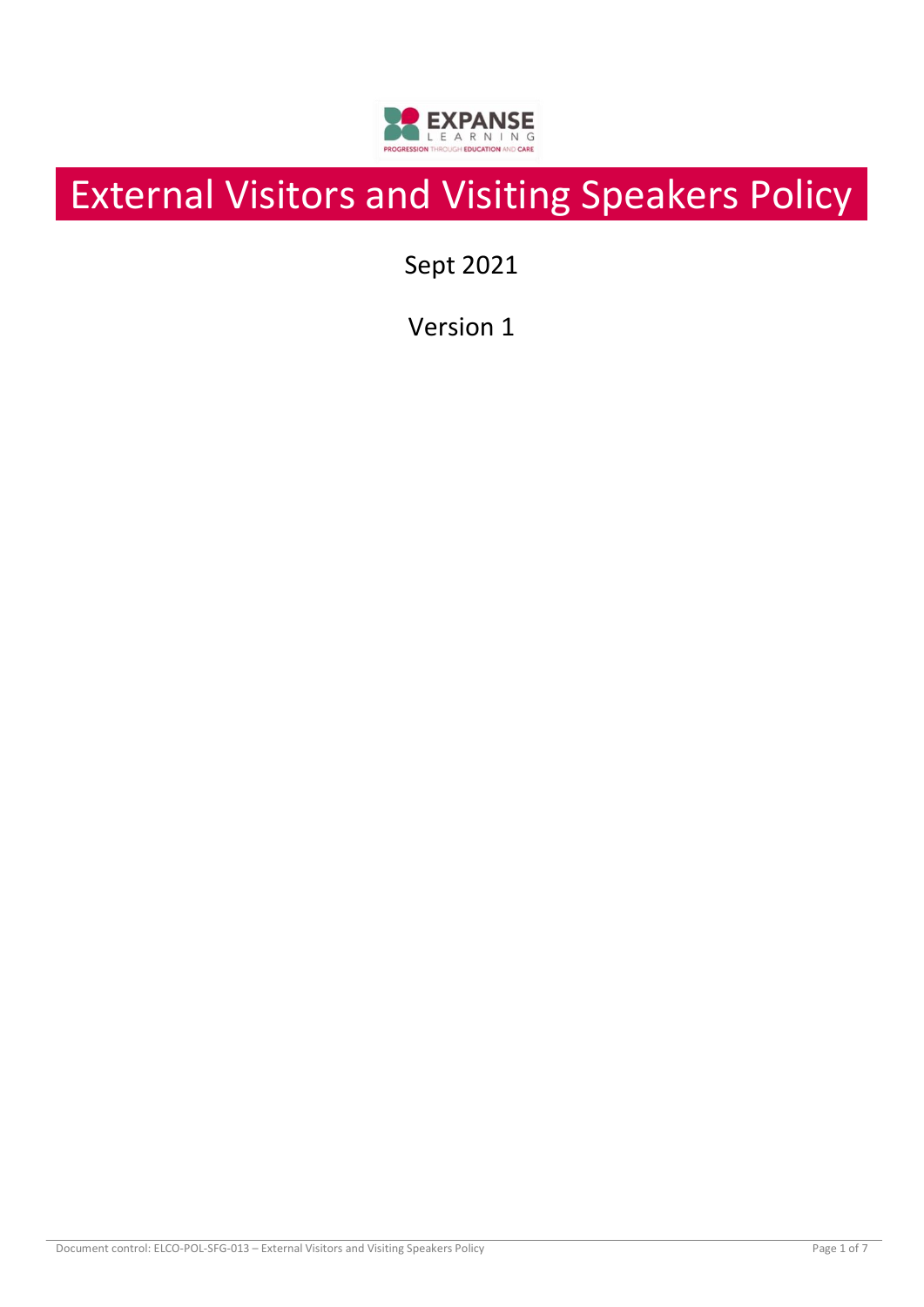# **1. Scope**

This policy applies to all staff at Expanse Learning College (Hereafter referred to as the college).

# **2. Introduction**

The college welcomes many visitors to various events and to support our approach to a broad curriculum throughout the year: visitors make a contribution to the life and learning of the college and the experience and opportunities they bring are encouraged and appreciated.

It is the college's responsibility to ensure that security and welfare of the whole college community is not compromised at any time. It is our aim to make sure that our college is protecting students and staff during college time and in extracurricular activities and to ensure that visitors comply with the Visitors & Visiting Speaker's Agreement (See Appendix A).

This Policy should be read with the following policies:

- Safeguarding Policy & Procedure
- Prevent Strategy, Policy and Procedures
- Keeping Children Safe in Education DfE (2021)

It is our objective to establish a clear protocol and procedure for admittance of external visitors to college, which is understood by all staff, governors, visitors and parents/carers and conforms to child protection guidelines and the Prevent Duty 2015.

External Speakers / Visitors "External Speaker"/ "Visitor" are used to describe any individual who is not a student or staff member of our college. This includes any individual who is a student or staff member from another college. All sessions organised with External Speakers in and outside of our college building are still within the responsibility (and liability) of our college.

At the College, we encourage the use of external agencies or speakers to enrich the experiences of our students; however, we will positively vet those external agencies, individuals or speakers, to ensure that we do not unwittingly use external agencies, individuals or speakers that contradict or are in opposition with the college's values and ethos. Our college will assess the suitability and effectiveness of input from external agencies, individuals or speakers or individuals to ensure that:

- Any messages communicated to students support British Values and our college values
- Any messages communicated to students are consistent with the ethos of the college and do not marginalise any communities, groups or individuals
- Any messages communicated to students do not seek to glorify criminal activity or violent extremism or seek to radicalise students through extreme or narrow views of faith, religion or culture or other beliefs and ideologies (must not incite hatred, violence or call for the breaking of the law)
- Activities are properly embedded in the curriculum and clearly mapped to schemes of work to avoid contradictory messages or duplication
- Activities are matched to the needs of students

We recognise, however, that the ethos of our college is to encourage students to understand opposing views and ideologies, appropriate to their age, understanding and abilities, and to be able to actively engage with them in informed debate, and we may use external agencies, individuals or speakers to facilitate and support this.

# **3. Organising the Event**

When organising an event/lesson with an external speaker, permission should be granted by the Headteacher before any visitor is asked to come into college. The Head of College should be given a clear explanation as to the relevance and purpose of the visit and intended date and time for the visit; this is to be completed through our Application for External Visitors & Visiting Speakers form (see Appendix B) both available from the College Administrator.

Our College reserves the right to cancel, prohibit or delay any event with an external speaker if this Policy is not followed or if health, safety and security criteria cannot be met.

The member of staff (organiser) who has invited the visitor to contribute in college is responsible for the activities that take place within their lessons/ events. The organiser must ensure that all speakers/visitors are made aware of their responsibility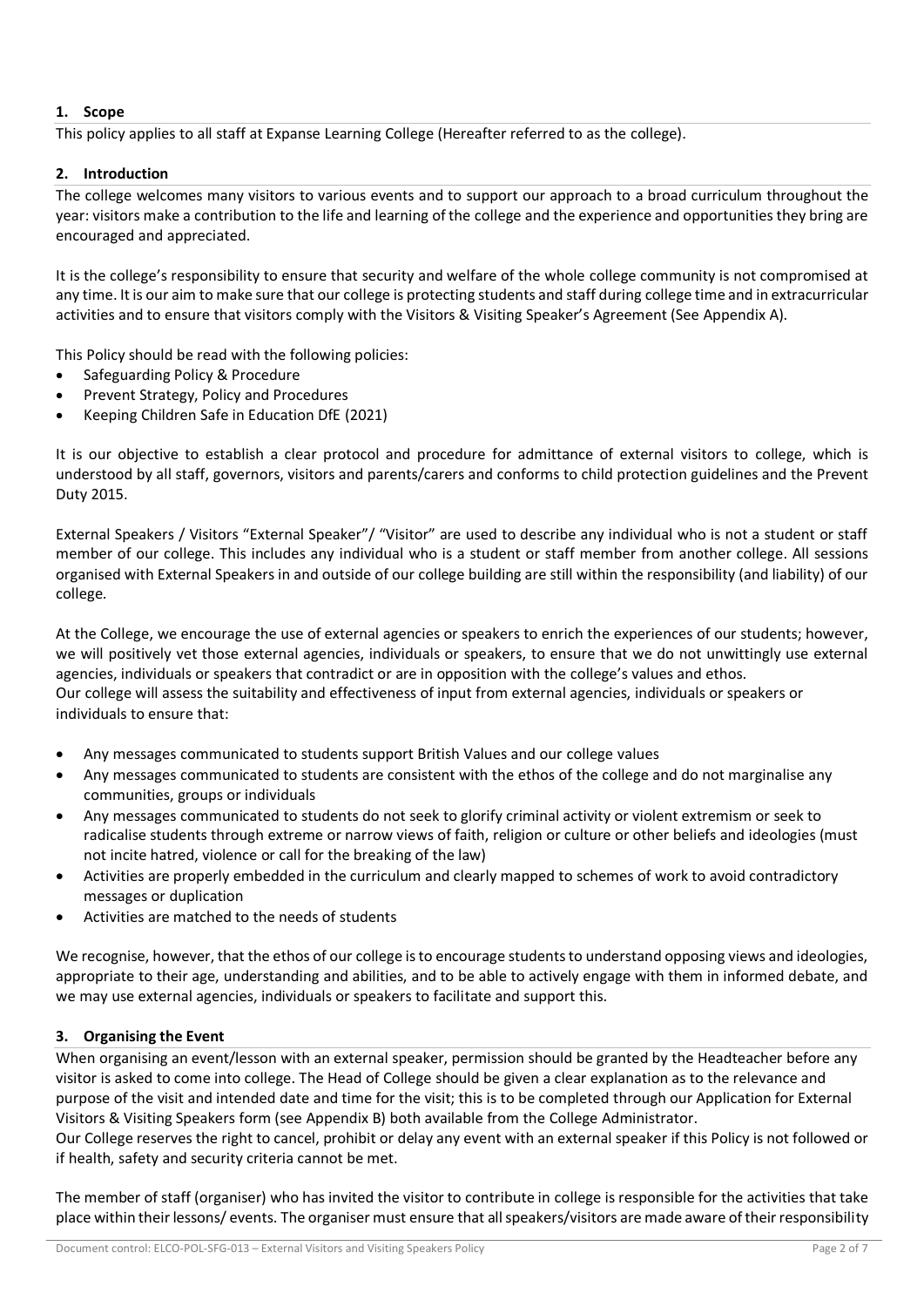in-line with the college's Safeguarding Policy and by reading the Visiting Speaker's Agreement (See Appendix A), given by the Reception on arrival. The organiser will ensure that the visitor is fully briefed.

No event involving any external speakers may be publicised or considered confirmed until the speaker has been cleared through the procedure detailed in this Policy.

When organising an event or visit from an external speaker, the organiser will be asked for the following details:

- **Brief description**
- Details of the exact purpose of the visit
- Name and contact details of the visitor
- Start and end time of the event (including any timetable variations or requested cover)
- Brief biography of the visitor

Any failure to disclose the full details of an external speaker may result in cancellation. The College will check all speakers' details, group links and other connections (on the first three pages of a search on the internet, using a suitable search engine, and any web link provided).

Any application for a visit from an external agency, individual or speakers must be made no-later than 14 days before the date of the event. Any request made outside of this timeframe may be rejected.

## **4. Procedure for organising an event with an external speaker**

The organiser will notify the external agencies, individuals or speakers of the Visitors & Visiting Speaker's Agreement (See Appendix A)

- The organiser will ensure that all the details required for organising a visit are collated
- The organiser will complete the Application for External Visitors & Visiting Speakers Policy Form (See Appendix B)
- The organiser will carry out agreed checks on the external speaker

## **5. Procedure for researching a speaker**

The organiser will conduct a short check into all potential speakers using an open source check: searching the speaker and any organisation the speaker is affiliated with, on a suitable search engine and look at the first three pages of results. They will then repeat the search with 'controversy' added to the search terms.

If the speaker has a history of or has in the past been accused of any of the following:

- Insulting or making derogatory remarks to other faiths or groups
- Using threatening, abusive or insulting words or behaviour
- Inciting hatred, violence or calling for the breaking of the law

the details for the booking must to be sent to the colleges' Designated Safeguarding Lead (DSL) Lorraine Woosey for further investigation and guidance and if verified the event will not go ahead as planned. If no issues are identified, then the event/ speaker will proceed with event confirmation.

Reasons for the speaker's details to be shared with the DSL may include, but are not limited to, any of the following:

- any person or group on/or linked to the UK Government list of prescribed terrorist organisations
- talks by organisations generally considered to be extremist by Home Office and related organisations
- a speaker who is known to have spoken previously at another institution on a topic that has caused fear or intimidation of students or staff
- a speaker accepted in mainstream as being highly controversial
- a speaker known to/or likely to cause harm to a specific group of staff or students
- a link or links, to any person or group that has, in those search engine listings, been connected with any controversy of a negative or positive nature
- a speaker who has significant profile and attracts a following that could create crowd control and health and safety issues

#### **6. Relevant Legislation and Guidance**

• Terrorism Act 2000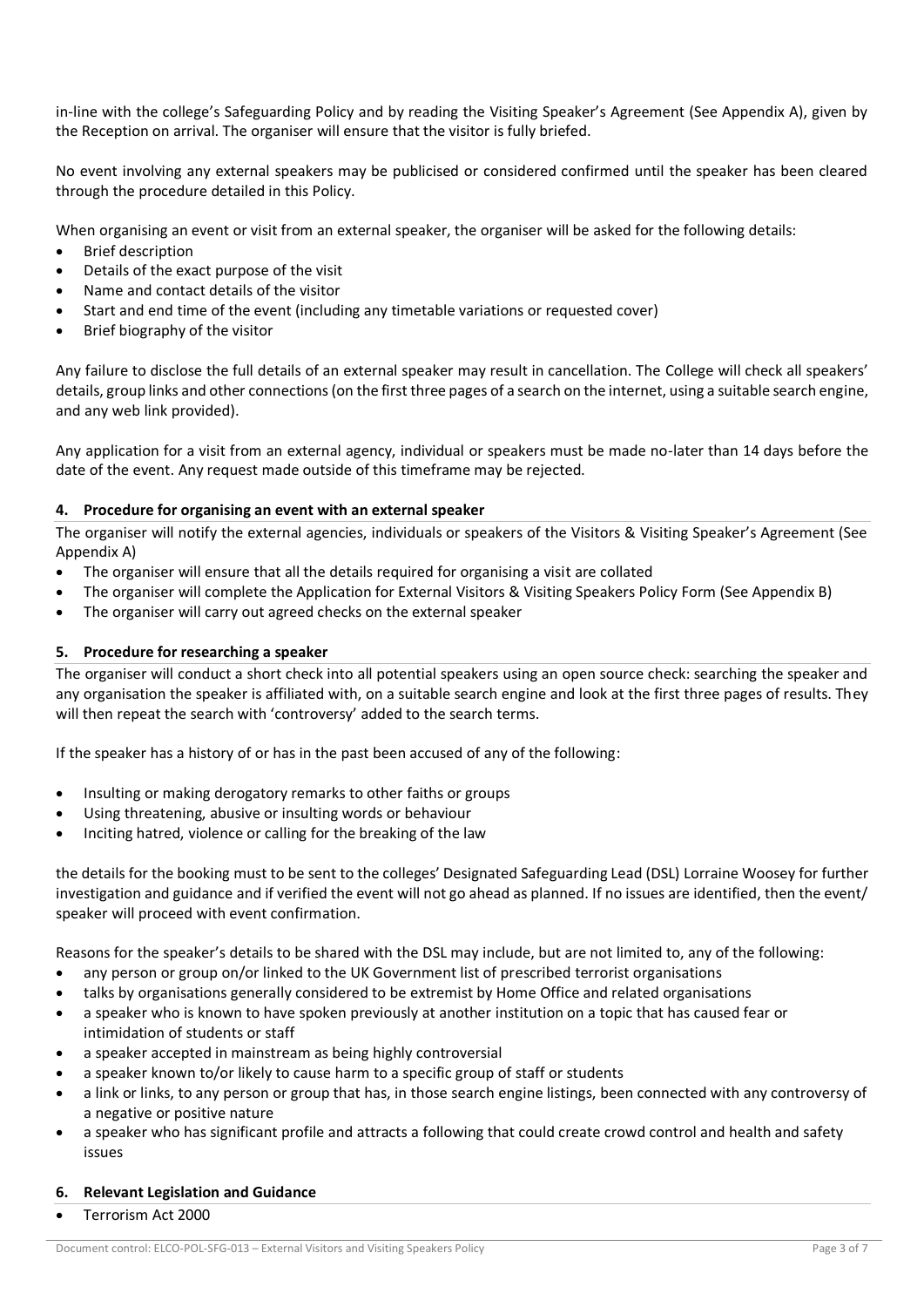- The Education Act 1986
- Education Reform Act 1988
- The Human Rights Act 1998
- Equality Act 2010
- Discrimination Law religion and belief
- Public Order Act 1986 Violent, Threatening or Abusive Conduct and Speech
- Counter Terrorism and Security Act 2015

## **7. Monitoring arrangements**

This policy will be reviewed every 12 months but can be revised as needed. It will be approved by the governing board

| <b>Impact of non-compliance</b> |                                            |                          |                                                                          |                               |                    |  |  |
|---------------------------------|--------------------------------------------|--------------------------|--------------------------------------------------------------------------|-------------------------------|--------------------|--|--|
|                                 |                                            | Staff:                   | Disciplinary action, Support Plans                                       |                               |                    |  |  |
|                                 |                                            | Student:                 | Not applicable                                                           |                               |                    |  |  |
|                                 | Legislation/organisational:                |                          | Reputational damage, litigation, statutory and non-regulated compliance. |                               |                    |  |  |
|                                 |                                            | Compliance lead:         | Corporate Services (Corporate Services)                                  |                               |                    |  |  |
|                                 |                                            | <b>Policy Reference:</b> | ELCO-POL-SFG-013                                                         |                               |                    |  |  |
|                                 |                                            | Version:                 | 1                                                                        |                               |                    |  |  |
|                                 | <b>Agreed policy location:</b>             |                          | DatabridgeMIS                                                            |                               |                    |  |  |
|                                 | Does the policy require Governor approval? |                          | No                                                                       |                               |                    |  |  |
| <b>Approval</b>                 |                                            |                          |                                                                          |                               |                    |  |  |
| <b>Prepared by</b>              |                                            |                          | Approved by                                                              | <b>Counter Signatory</b>      |                    |  |  |
| Scott Roberts (Assoc. CIPD)     |                                            |                          | <b>Tony Brown</b>                                                        | Karl Wane                     |                    |  |  |
| 01/09/2021                      |                                            |                          | 01/09/2021                                                               | 01/09/2021                    |                    |  |  |
|                                 |                                            |                          |                                                                          |                               |                    |  |  |
| Head of Corporate Services      |                                            |                          | CEO                                                                      | Director of Post 16 Education |                    |  |  |
| <b>Version Control</b>          |                                            |                          |                                                                          |                               |                    |  |  |
| <b>Version</b>                  | Date                                       |                          | <b>Revision</b>                                                          |                               | <b>Review Date</b> |  |  |

| Version | Date       | <b>Revision</b> | <b>Review Date</b> |
|---------|------------|-----------------|--------------------|
|         | 01/09/2021 | Policy Reviewed | 31/08/2022         |
|         |            |                 |                    |
|         |            |                 |                    |
|         |            |                 |                    |
|         |            |                 |                    |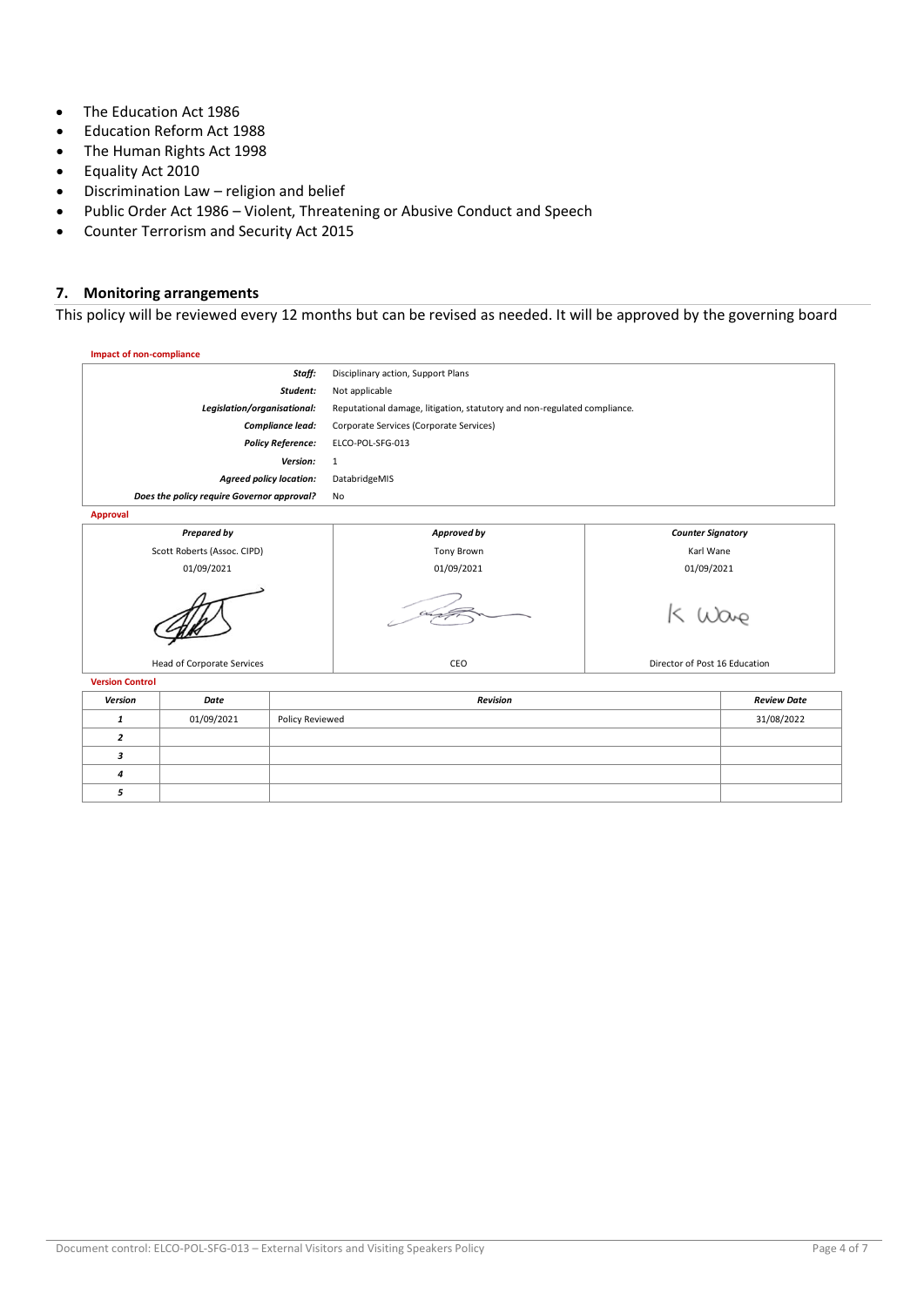#### **Appendix A** - Visitors & Visiting Speakers Agreement

Thank you for agreeing to come visit our college, we appreciate the contribution you make. At Expanse Learning College we understand the importance of visitors and external agencies to enrich the experiences of our students.

| Speakers Name:    | Date of visit: |  |
|-------------------|----------------|--|
| Purpose of visit: |                |  |

In order to safeguard our students, we expect all visiting speakers to read and adhere to the statements below:

- Any messages communicated to students are consistent with the ethos of the college and do not marginalise any communities, groups or individuals
- Any messages communicated to students do not seek to glorify criminal activity or violent extremism or seek to radicalise students through extreme or narrow views of faith, religion or culture or other ideologies
- Visitors will also be accompanied by a member of staff at all times
- Any messages communicated to students support British Values and our college values

#### *Please be aware your presentation will need to be brought to an early end, if the content proves unsuitable.*

I confirm that I have read the statements above and will adhere to them accordingly.

| Signed: | Date: |  |
|---------|-------|--|
|---------|-------|--|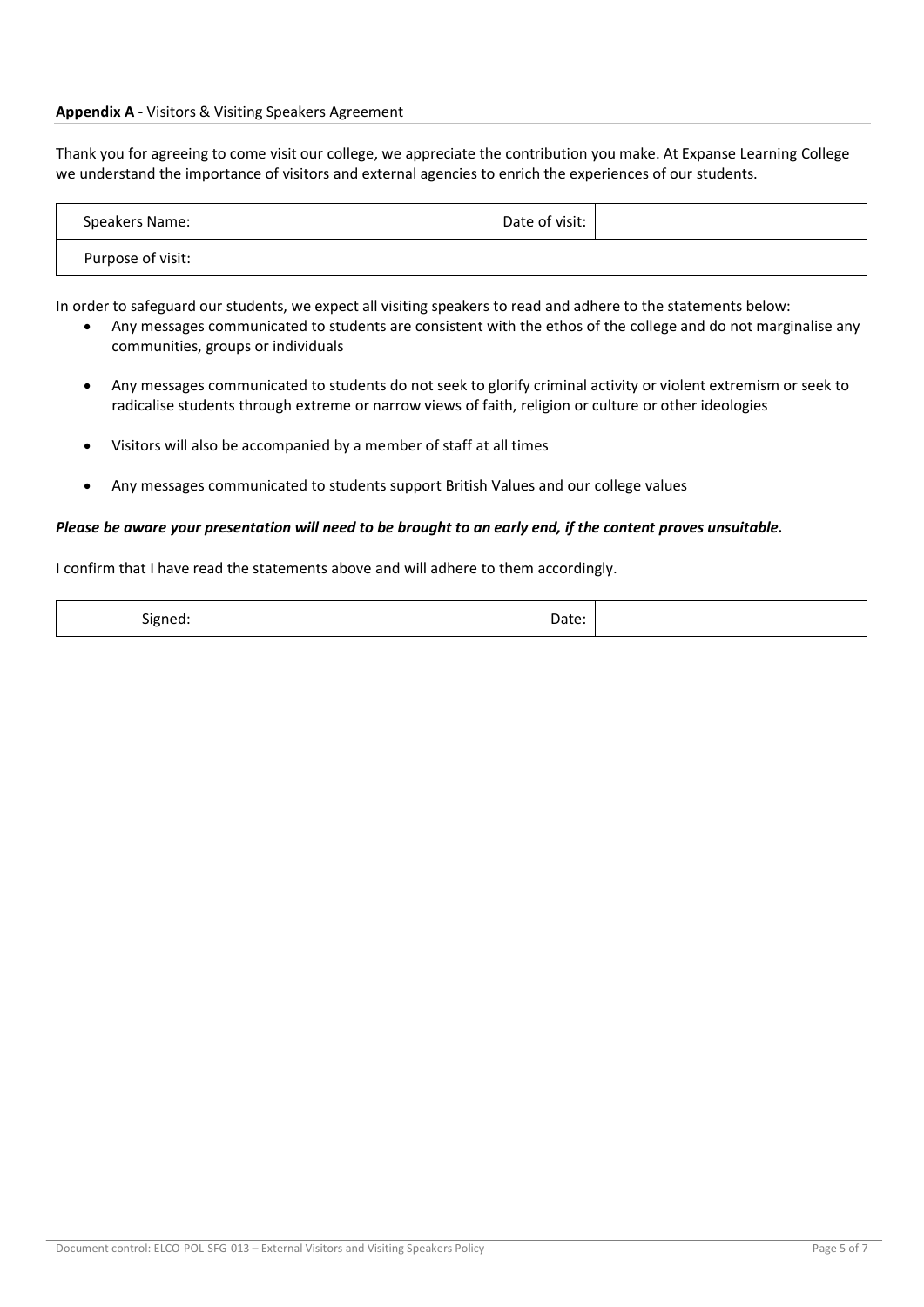## **Appendix B** - Application for External Visitors and Visiting Speakers

This Form should be completed by any member of staff or student wishing to bring an external speaker into college. It is not to stop such a person coming to speak. It is instead to ensure that the correct arrangements can be put in place to allow such an event to take place safely.

| To:                                                                                                                                                                                                                    | Head of College                                                                               |                          | From:                                                                                                         |                                    |          |  |
|------------------------------------------------------------------------------------------------------------------------------------------------------------------------------------------------------------------------|-----------------------------------------------------------------------------------------------|--------------------------|---------------------------------------------------------------------------------------------------------------|------------------------------------|----------|--|
| Section A                                                                                                                                                                                                              |                                                                                               |                          |                                                                                                               |                                    |          |  |
| Date of<br>requested visit:                                                                                                                                                                                            |                                                                                               | Requested start<br>time: |                                                                                                               | Requested end<br>time:             |          |  |
| Timetable variation form                                                                                                                                                                                               |                                                                                               | Yes<br>No                | Required                                                                                                      | Yes<br>No                          | Attached |  |
| <b>Section B</b>                                                                                                                                                                                                       |                                                                                               |                          |                                                                                                               |                                    |          |  |
| Name of<br>Visitor:                                                                                                                                                                                                    |                                                                                               |                          | Telephone Number:                                                                                             | Email Address:<br>Website Address: |          |  |
| Brief biography of the Visitor (including why you have chosen this speaker):                                                                                                                                           |                                                                                               |                          |                                                                                                               |                                    |          |  |
| Section C<br>Details of exact purpose:                                                                                                                                                                                 |                                                                                               |                          |                                                                                                               |                                    |          |  |
|                                                                                                                                                                                                                        |                                                                                               |                          |                                                                                                               |                                    |          |  |
| Section D                                                                                                                                                                                                              |                                                                                               |                          |                                                                                                               |                                    |          |  |
| If the request is accepted, suitable checks will be carried out, it is your responsibility to complete the following:                                                                                                  |                                                                                               |                          |                                                                                                               |                                    |          |  |
| The speaker will be expected to talk with staff about the content of the presentation before the event;<br>$\bullet$<br>speakers and staff must allow time for this discussion, whether it is on the day or beforehand |                                                                                               |                          |                                                                                                               |                                    |          |  |
|                                                                                                                                                                                                                        | The speaker will need to arrive in good time and must bring suitable identification with them |                          |                                                                                                               |                                    |          |  |
| has been confirmed.                                                                                                                                                                                                    |                                                                                               |                          | The speaker must be supervised at all times and not left alone with students, unless their enhanced DBS check |                                    |          |  |

Section E